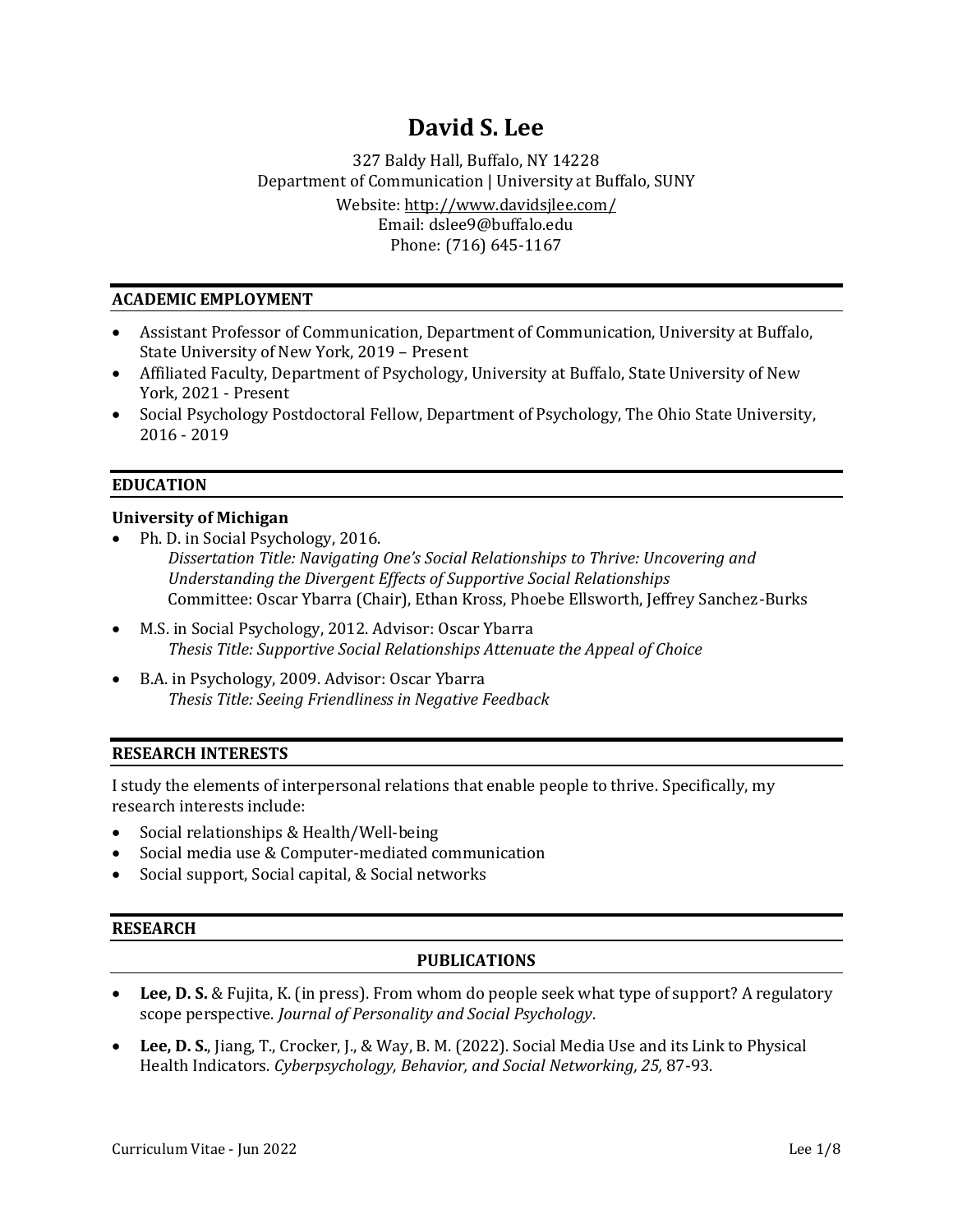- #Yue, Z., **Lee, D. S.**, & Xiao, J. (2021). Social media use, psychological well-being and physical health during lockdown. *Information, Communication and Society*.
- **Lee, D. S.** & Way, B. M. (2021). Social media use and chronic inflammation: The moderating role of self-esteem. *Brain, Behavior, & Immunity – Health*, *16*, 100300.
- Wong, J. C. S., Yang, J. Z., Liu, Z., **Lee, D. S.**, & Yue, Z. (2021). Fast and Frugal: Information Processing Related to The Coronavirus Pandemic. *Risk Analysis*, *41*, 771-786.
- Rhee, L., Bayer, J., **Lee, D. S.**, & Kuru, O. (2021). Social by Definition: How Users Define Social Platforms and Why It Matters. *Telematics and Informatics*, *59*, 101538.
- **Lee, D.S.**, Jiang, T., Canevello, A., & Crocker, J. (2020). Motivational Underpinnings of Successful Support Giving: Compassionate Goals Promote Matching Support Provision. *Personal Relationships*, *28*, 276-296.
- **Lee, D. S**., Stahl, J. L., & Bayer, J. B. (2020). Social Resources as Cognitive Structures: Thinking about a Dense Support Network Increases Perceived Support. *Social Psychology Quarterly, 4,*  405-422.
- **Lee, D. S.**, Orvell, A., Briskin, J., Shrapnell, T., Gelman, S., Ayduk, O., Ybarra, O., & Kross, E. (2020). When chatting about negative experiences helps—and when it hurts: Distinguishing adaptive vs. maladaptive social support in computer-mediated communication. *Emotion, 20*, 368-375.
- **Lee, D. S.** & Way, B. M. (2019). Perceived Social Support and Chronic Inflammation: The Moderating Role of Self-esteem. *Health Psychology, 38*, 563-566.
- **Lee, D. S.**, Ybarra, O., Gonzalez, R., & Ellsworth, P. (2018). I-through-We: How Supportive Social Relationships Facilitate Personal Growth. *Personality and Social Psychology Bulletin*, *44*, 37-48.
- **Lee, D, S.**, & Ybarra, O. (2017). Cultivating effective social support through abstraction: Reframing social support promotes goal-pursuit. *Personality and Social Psychology Bulletin*, *43*, 453-464.
- Park, J., **Lee, D. S.**, Shablack, H., Verduyn, P., Ybarra, O., Jonides, J., & Kross, E. (2016). When perceptions defy reality: The role of actual and perceived Facebook social support in depression. *Journal of Affective Disorders*, *200*, 37-44.
- **Lee, D. S.**, Kim, E., & Schwarz, N. (2015) Something smells fishy: Olfactory suspicion cues improve performance on the Moses illusion and Wason rule generation task. *Journal of Experimental Social Psychology*, *59*, 47-50.
- **Lee, D. S.**, Moeller, S., Kopelman, S., & Ybarra, O. (2015). Biased Social Perceptions of Knowledge: Implications for Negotiators' Rapport and Outcomes. *Negotiation and Conflict Management Research*, *8*, 21-35.
- Verduyn, P., **Lee, D. S.**, Park, J., Shablack, H., Orvell, A., Bayer, J., Ybarra, O., Jonides, J., & Kross, E. (2015). Passive Facebook usage undermines affective well-being: Experimental and longitudinal evidence. *Journal of Experimental Psychology: General*, *144*, 480-488.
- Kross, E., Verduyn, P., Demiralp, E., Park, J., **Lee, D. S.**, Lin, N., Jonides, J., & Ybarra, O. (2013) Facebook use predicts declines in subjective well-being in young adults. *PLOS One*, *8*, 1-6.
- Ybarra, O., Kross, E., **Lee, D. S.**, Zhao, Y., Dougherty, A., & Sanchez-Burks, J. (2013). Toward a more contextual psychological and dynamic model of emotional intelligence. In A.B. Bakker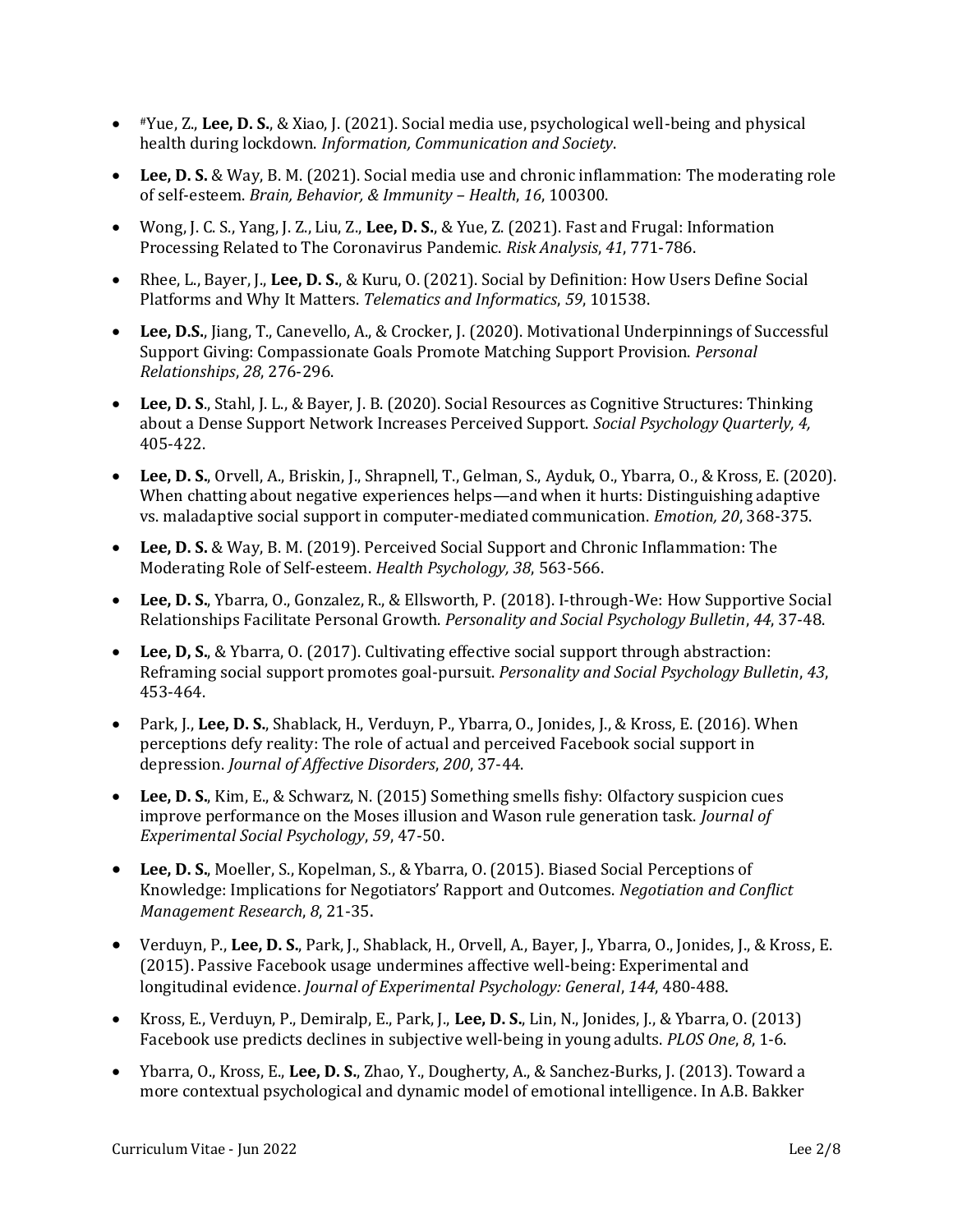(Ed)., *Advances in positive organizational psychology* (pp. 167-187). Bingley, UK: Emerald Group Publishing.

- \*Ybarra, O., \***Lee, D. S.**, & Gonzalez, R. (2012). Supportive social relationships attenuate the appeal of choice. *Psychological Science*, *23*, 1186-1192. \* = Equal contribution
- Ybarra, O., Park, H., Stanik, C., & **Lee, D. S.** (2012). Self-judgment and reputation monitoring as a function of the fundamental dimensions, temporal appraisal, and culture. *European Journal of Social Psychology*, *42*, 200-209.

# **MANUSCRIPTS UNDER REVISION OR REVIEW**

- **Lee, D. S.,** Jiang, T., Crocker, J., & Way, B, M. Social Media Use and Physical Health: Investigating the Self-Fulfilling Effects of the Lay Theory of Social Media.
- **Lee, D. S.** & Way, B. M. Does Inflammation Predict Social Media Use? Two Studies Link a Biological Marker of Systemic Inflammation with Social Media Use Among College Students and Middle-Aged Adults.
- #Yue, Z., Yang, J, Z., **Lee, D. S**., Wong, J. C., & Liu, Z. Social Identification, Psychological Distance, Compassionate Goals, and Willingness to Help during the COVID-19 Outbreak.
- Liu, Z., Yang, J, Z., Wong, J. C., Yue, Z., & **Lee, D. S.** Information seeking and sharing during the coronavirus outbreak: An application of the Risk Information Seeking and Processing model.
- #Toh, Z. & **Lee, D. S.** Interpersonal goals and social media posting behavior.
- #Toh, Z. & **Lee, D. S.** Interpersonal Goals and Cognitive Social Structures: Lowering Burnout Amongst Nurses through Perceived Network Density.

# **MANUSCRIPTS IN PREPARATION**

- **Lee, D. S.,** Jiang, T., Crocker, J., & Way, B, M. Motives behind using social media: How interpersonal goals moderate the link between social media use and physical health.
- **Lee, D. S.**, & Jiang, T. The role of ecosystem and egosystem in emotion regulation.
- **Lee, D. S.** Building social capital through social media: The role of attachment styles.
- **Lee, D. S.** & Ybarra, O. Cost of support not sought: Interpersonal implications of not sharing negative news.
- **Lee, D. S.** & Ybarra, O. Interpersonal goals and capitalization.
- Li, W., Bayer, J. B., & **Lee, D. S.** Cognitive social network density: The role of individual difference.
- Bayer, J. B. & **Lee, D. S.** Social network and its energizing effects: An experience sampling study.
- Crocker, J., Canevello, A., Jiang, T., & **Lee, D. S**. Theory of social motivation: Egosystem and ecosystem.

# **INVITED PRESENTATIONS**

• **Lee, D. S.** (2020). "Thriving through social connections" Presented at the Close Relationships Laboratory (Dr. Bill Chopik), Michigan State University, East Lansing, MI.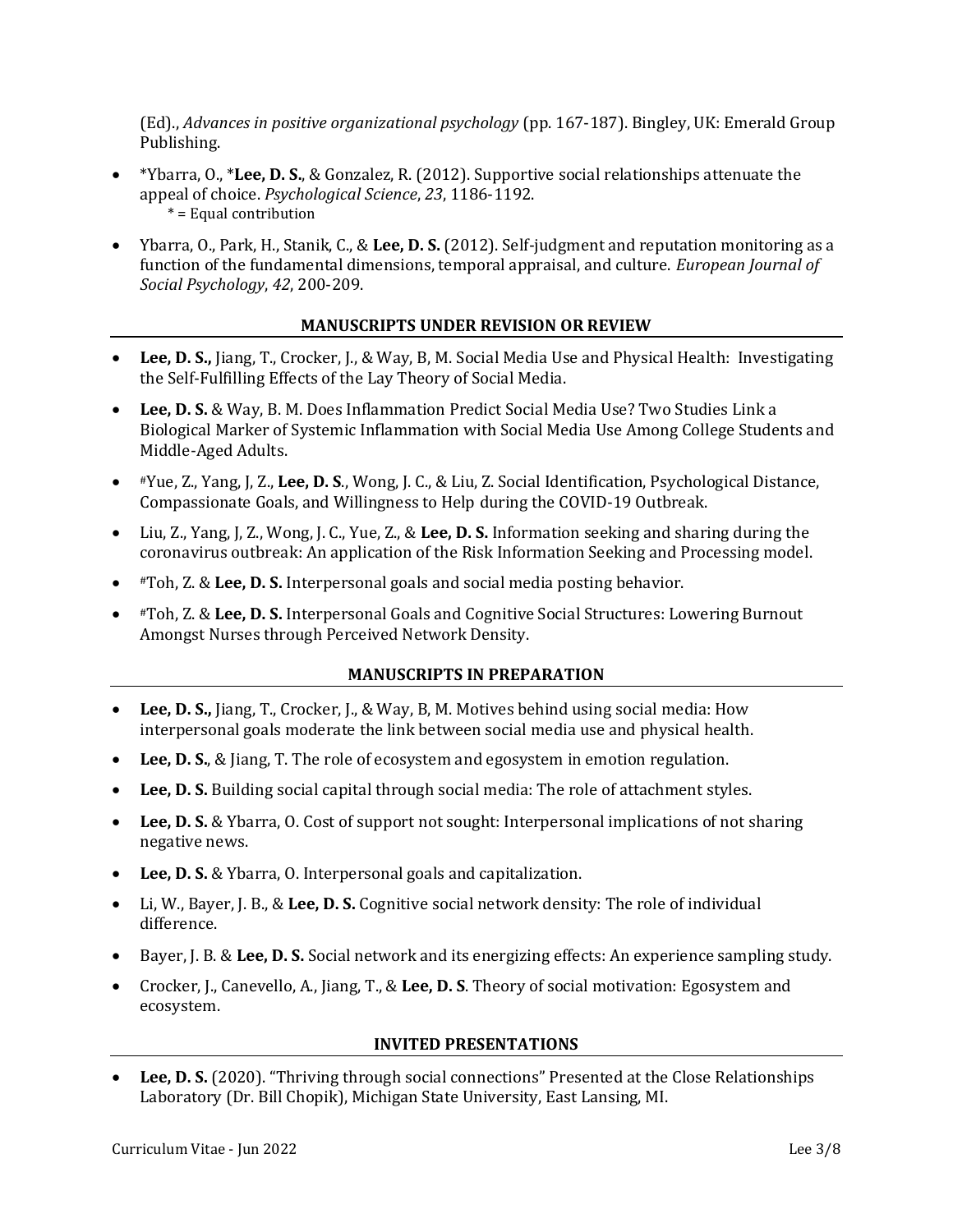- Lee, D. S. (2019). "Thriving through social connections: Why we need more than supportive relationships". Presented at University at Buffalo (Department of Psychology), State University of New York, Buffalo, NY.
- **Lee, D. S.** (2019). "A construal level theory perspective on social support transactions: To whom do we go for what type of support?" Presented at University at Buffalo, State University of New York, Buffalo, NY.
- **Lee, D. S.** (2018). "A construal level theory perspective on support transactions". Presented at Miami University (Social Psychology Brownbag series), Oxford, OH.
- **Lee, D. S.** (2018). "Thriving through social connections: Why we need more than supportive relationships". Presented at Miami University (Department of Psychology), Oxford, OH.
- Lee, D. S. (2018). "Thriving through social connections: Why we need more than supportive relationships". Presented at University at Buffalo (Department of Communication), State University of New York, Buffalo, NY.

# **CONFERENCE AND COLLOQUIUM PRESENTATIONS**

- **Lee, D.S.** & Way, B. M. (2022, July). Does Inflammation Predict Social Media Use? Two Studies Linking Inflammation with Social Media Use Among College Students and Middle-Aged Adults. Paper to be presented at *the 12th International Conference on Social Media & Society*. Virtual.
- #Yue, Z., **Lee, D.S.,** & Xiao, J. (2021, May). Social media use, psychological well-being and physical health among Wuhan residents during the COVID-19 outbreak. Paper presented at *the 71st Annual Conference of International Communication Association*. Virtual.
- #Yue, Z., **Lee, D.S.,** & Yang, J.Z. (2020, December). Compassionate goals, prosocial emotions and prosocial behavior during COVID-19 pandemic. Abstract presented at *the Annual Meeting of the Society for Risk Analysis*. Virtual.
- #Yue, Z., **Lee, D.S.,** Yang J.Z., Wong, CS. J., & Liu, Z. (2020, August). Social identification, psychological distance, compassionate goals, and willingness to help during the COVID-19 outbreak. Paper presented at *103th Annual Meeting of the Association for Education in Journalism and Mass Communication.* Virtual.
- Wong, CS. J., Yang J.Z., Liu, Z., **Lee, D.S**., & Yue, Z. (2020, August). Fast and frugal: Information processing related to the Coronavirus pandemic. Paper presented at *103th Annual Meeting of the Association for Education in Journalism and Mass Communication.* Virtual.
- Liu., Z., Yang, J.Z., Wong, CS. J., Yue, Z., & **Lee, D.S.** (2020, August). Information seeking and sharing during the Coronavirus Outbreak: An application of the risk information seeking and processing model. Paper presented at *103th Annual Meeting of the Association for Education in Journalism and Mass Communication.* Virtual.
- **Lee, D. S**., Stahl, J. L., & Bayer, J. B. (2020). "Social resources as cognitive structures: Thinking about a dense support network increases perceived support." Paper presented at the *70th Annual International Communication Association (ICA) conference*, Gold Coast, Australia.
- Rhee, L., Bayer, J., **Lee, D. S.**, & Kuru, O. (2020). "Are social media still social? Defining the essence of platforms." Paper presented at the 70th Annual International Communication Association (ICA) conference, Gold Coast, Australia.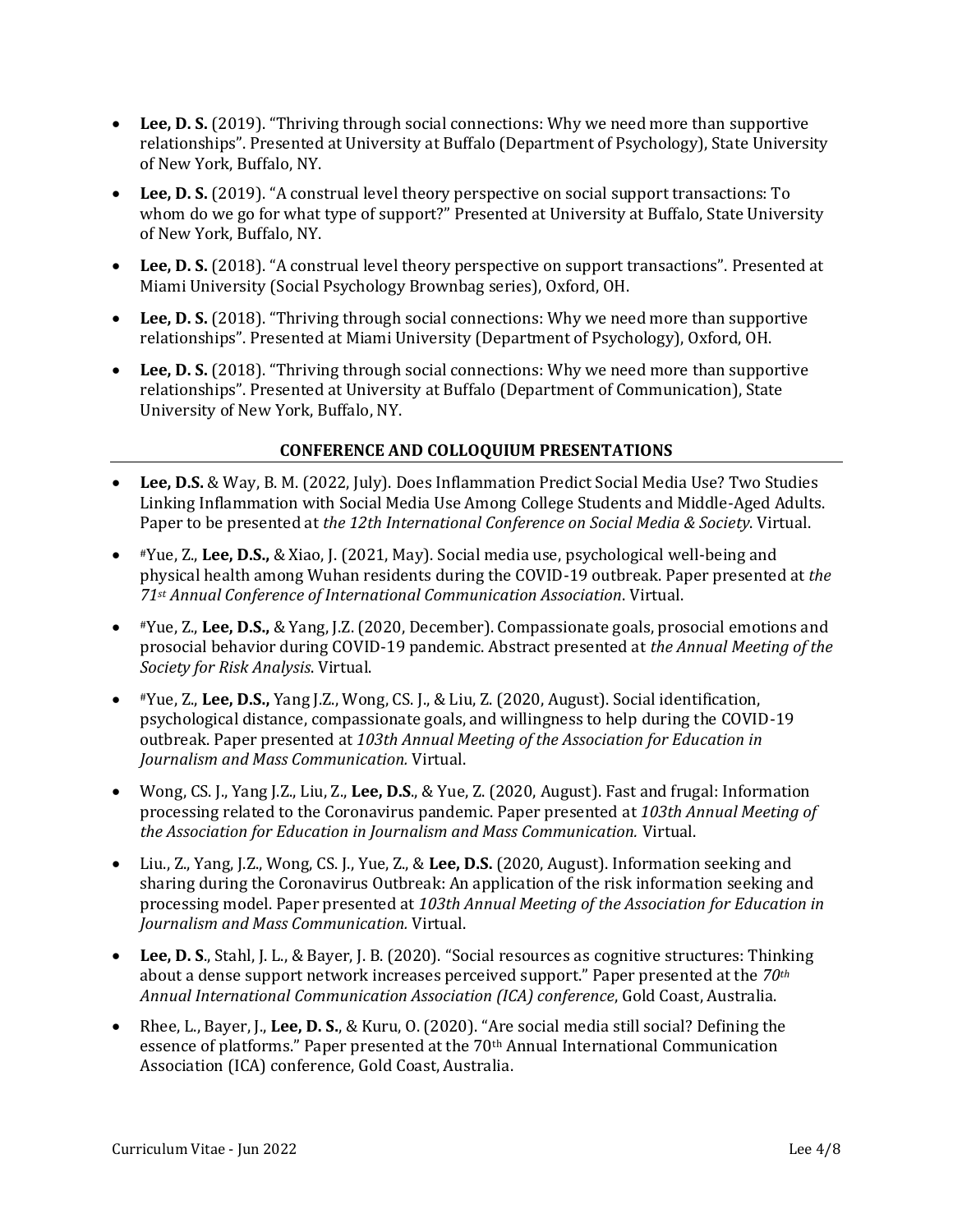- Stahl, J., **Lee, D. S.,** & Bayer J. B. (2019). "Situated network effects on social support." Midwestern Psychological Association, Chicago, IL.
- Zee, K. S. & **Lee, D. S.** (2018). "New Insights into the Ingredients of Effective Social Support: Implications for Theory and Application". Co-chaired symposium at Association for Psychological Science (APS) conference, San Francisco, CA.
- **Lee, D. S.**, Orvell, A., Briskin, J., Shrapnell, T., Gelman, S., Ayduk, O., Ybarra, O., & Kross, E. (2018). "When talking to others about negative experiences helps—and when it hurts". Association for Psychological Science (APS) conference, San Francisco, CA.
- **Lee, D. S.**, Crocker, J., Kross, E., Ybarra, O., & Ayduk, O. (2017). "Why do certain social support provisions go wrong?" Society of Experimental Social Psychology (SESP) conference, Boston, MA.
- **Lee, D. S.**, Briskin, J., Shrapnell, T., Ayduk, O., Kross, E., & Ybarra, O. (2017). "From self-reflection to social-reflection: Processes distinguishing adaptive vs. maladaptive social support," International Association Relationship Research (IARR) Mini-Conference, Syracuse University, Syracuse, NY.
- **Lee, D. S.**, Briskin, J., Shrapnell, T., Kross, E., & Ybarra, O. (2017). "Processes Distinguishing Adaptive vs. Maladaptive Social Support," Midwestern Psychological Association, Chicago, IL.
- **Lee, D. S.** (2016). "Navigating One's Social Relationships to Thrive: Uncovering and Understanding the Divergent Effects of Supportive Social Relationships," Presentation at the Social Cognition Research Group (SCRG), The Ohio State University, Columbus, OH.
- **Lee, D. S.**, & Ybarra, O. (2015). "The Two-sided Effects of Social Support on Goal-pursuit: How You Think about Your Social Support Matters," Society of Personality and Social Psychology (SPSP) Close Relationships preconference, Long Beach, CA.
- **Lee, D. S.**, Kim, E., Lee, W. S., & Schwarz, N. (2014). "Something smells fishy: Sensory distrust primes improve critical thinking," Society of Personality and Social Psychology (SPSP) conference, Austin, TX.

# **HONORS & AWARDS**

- Daniel Katz Dissertation Fellowship in Psychology and Survey Methodology (\$22,000) (1 awarded to top dissertation proposal in Psychology at University of Michigan)
- UM Patricia Gurin Dissertation Award (\$500) (1 awarded per year for the top research on identity, diversity, self-efficacy, and control)
- UM Department of Psychology Dissertation/Thesis Grant (\$1000)
- UM Rackham Conference Travel Grant (\$2800)
- Society for Personality and Social Psychology Diversity Travel Award (\$500)
- UM Department of Psychology Summer Training Grant (\$3200)
- UM Rackham Graduate Fellowship

# **TRAINING IN STATISTICS AND TECHNICAL SKILLS**

# **Statistics**

Advanced Statistical Methods (ANOVA, Regression, PCA, FA) Dyadic Data Analysis (Actor-Partner Interdependence Model, Longitudinal and Cross-Lagged Analyses)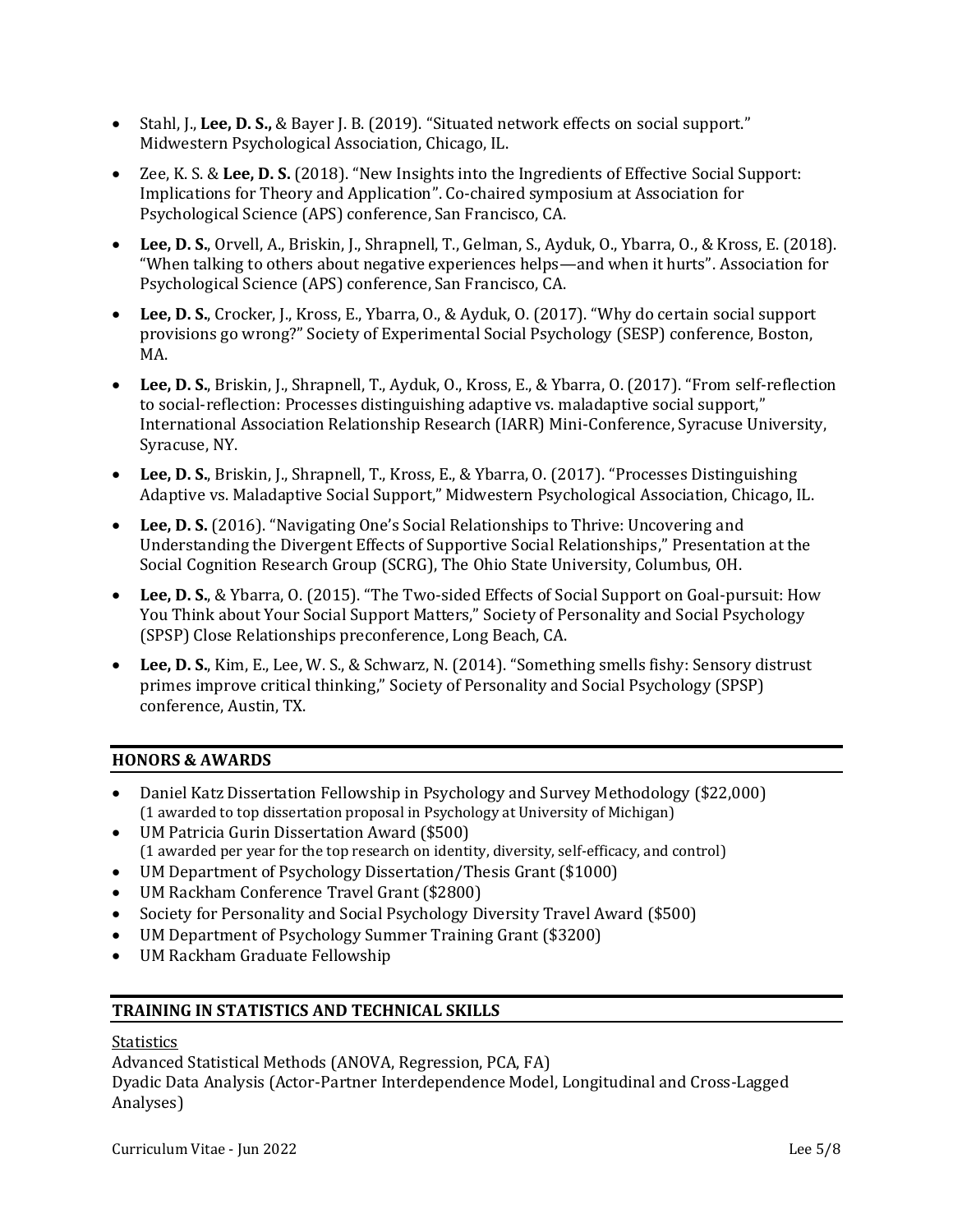#### Multilevel Modeling

Other Technical Skills Mechanical Turk, CloudResearch Linguistic Inquiry and Word Count (LIWC)

# **TEACHING & ADVISING**

#### **TEACHING INTERESTS**

Social Psychology Interpersonal Communication Communication Theory

Close Relationships Entrepreneurship Social Media

### **TEACHING EXPERIENCE**

## **Instructor of Record, University at Buffalo, State University of New York**

*Demystify Your Relationships (COM 199)*, Fall 2019, Fall 2020, Fall 2021 *Demystify Your Relationships (COM 483)*, Spring 2020, Spring 2021, Fall 2021, Spring 2022 *Entrepreneurship & Communication (COM 481; COM 473)*, Spring 2020, Spring 2021, Spring 2022 *Communication Theory* (COM 517), Spring 2023

### **Head Instructor, University of Michigan**

*The Psychology of Entrepreneurship*, Spring 2015

## **Graduate Student Instructor, University of Michigan**

*Introduction to Psychology, Winter 2014 Introduction to Social Psychology, Fall 2013 Introduction to Social Psychology, Winter 2013 Introduction to Social Psychology, Winter 2012 Introduction to Social Psychology, Fall 2011*

# **Guest Lectures & Workshops**

| "Thriving through Supportive Social Connections" (UB)              |
|--------------------------------------------------------------------|
| (COM 500 Graduate seminar by Dr. Mark Frank)                       |
| "Thriving through Supportive Social Connections" (Ohio State)      |
| (An undergraduate course on Close Relationships by Dr. Lisa Libby) |
| Workshop on "Navigating the Postdoc Job Market" (Ohio State)       |
| (Social Psychology colloquium at Ohio State University)            |
| "Thriving through Supportive Relationships" (Ohio State)           |
| (Undergraduate course on Close Relationships by Dr. Lisa Libby)    |
| Social Contexts of Self-control and Emotion-regulation (UM)        |
| (Graduate course on Emotion & Motivation by Dr. Ethan Kross)       |
| Social Pressures on Intellectual Functioning (UM)                  |
| (Undergraduate course on Intelligence by Dr. Oscar Ybarra)         |
| Social Psychology of Entrepreneurship and Intrapreneurship (UM)    |
| (Undergraduate course on Entrepreneurship by Dr. Oscar Ybarra)     |
| The Social and The Intellect (UM)                                  |
| (Freshman seminar on Intelligence by Dr. Oscar Ybarra)             |
| Entrepreneurship and Intrapreneurship (UM)                         |
| (Freshman seminar on Entrepreneurship by Dr. Oscar Ybarra)         |
|                                                                    |